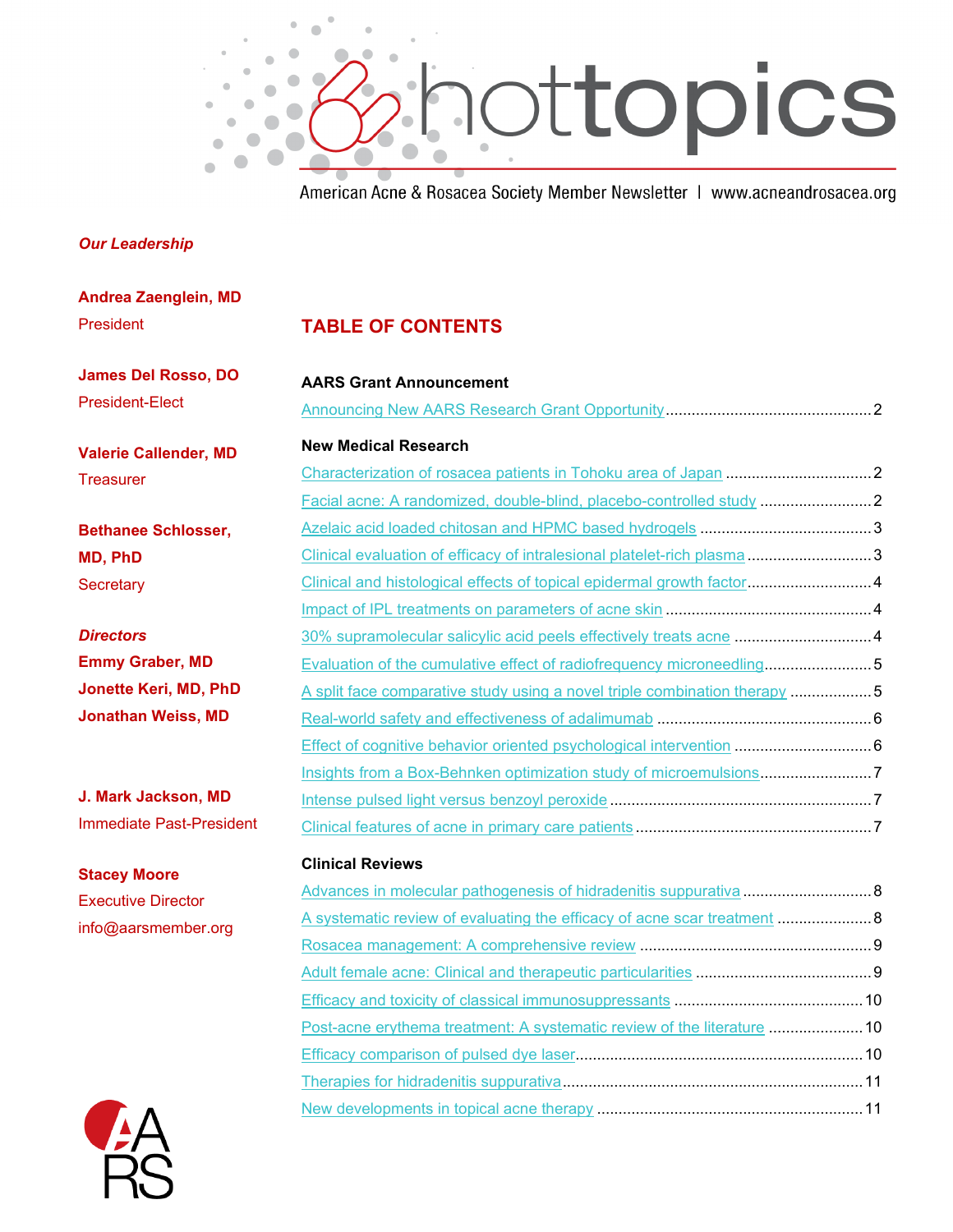# **Announcing New AARS Research Grant Opportunity**

<span id="page-1-0"></span>**Based on an abundance of caution and the need to continue our member benefits**, we regret that the AARS will not be formally meeting during the American Academy of Dermatology (AAD) next month in Boston. In lieu of our annual AARS Networking Reception, the AARS is excited to announce an additional opportunity for funding our research grants with multiple awards up to \$10,000 in 2022. The acne, hidradenitis suppurativa, and rosacea research projects that are clinical/translational in nature received preferred consideration by the AARS Grant Committee. We invite you to view our eligibility criteria and grant submission application on our website at [https://acneandrosacea.org/grant-opportunities.](https://acneandrosacea.org/grant-opportunities) The grant application deadline is April 1, 2022.

## **New Medical Research**

<span id="page-1-1"></span>**Characterization of rosacea patients in Tohoku area of Japan: Retrospective study of 340 rosacea cases.** Wada-Irimada M, Yamamoto H, Terui H, et al. J Dermatol. 2022 Feb 17. doi: 10.1111/1346-8138.16317. Online ahead of print.<https://pubmed.ncbi.nlm.nih.gov/35174900/>

Rosacea is a chronic inflammatory skin disease with facial redness and acne-like papules and pustules. The characteristics and background of rosacea patients in Japan have not been well documented. In this study, we retrospectively collected the medical information of rosacea patients, and investigated the background, complications, exacerbating factors, and status of allergy. Between January 2010 and December 2020, 431 cases were diagnosed as rosacea or rosacea-like dermatitis. We selected 340 patients, in which we could confirm telangiectasia on facial skin. Females and males numbered 266 and 74, respectively. The average age of the first visit was 51.5 years, and the youngest and oldest were 11 and 88 years old. Among 340 cases, 323 had erythematotelangiectatic rosacea, 97 papulopustular rosacea, 20 phymatous rosacea presenting as rhinophyma, and four had symptoms of ocular rosacea. The most common complication was hay fever (93 individuals, 27.4%), and 66 (19.4%) had a medical history of contact dermatitis. Temperature differences (141 individuals, 41.5%) were the most common exacerbating factor followed by sunlight exposure (60 individuals, 17.6%). Seventy-eight individuals received allergen-specific immunoglobulin (Ig)E tests, and IgE for cedar was the most frequently observed (46 individuals, 59.0%). High frequencies of IgE for Dermatophagoides pteronyssinus or D. farinae (33 individuals, 42.3%) and house dust I (31 individuals, 39.7%) suggested that environmental conditions at home would affect rosacea symptoms. Since the facial skin is exposed to environmental stimuli every moment, this retrospective observation suggested the importance of the daily lifestyle guidance as well as medical treatments.

<span id="page-1-2"></span>**Facial acne: A randomized, double-blind, placebo-controlled study on the clinical efficacy of a symbiotic dietary supplement.** Rinaldi F, Marotta L, Mascolo A, et al. Dermatol Ther (Heidelb). 2022 Feb;12(2):577-589. doi: 10.1007/s13555-021-00664-z. Epub 2022 Jan 21.<https://pubmed.ncbi.nlm.nih.gov/35061237/>

Introduction: Treatments other than topical and systemic antibiotics are needed to restore the dysbiosis correlated with acne onset and evolution. In this view, probiotics and botanical extracts could represent a valid adjunctive therapeutic approach. The purpose of this study was to test the efficacy of a dietary supplement containing probiotics (Bifidobacterium breve BR03 DSM 16604, Lacticaseibacillus casei LC03 DSM 27537, and Ligilactobacillus salivarius LS03 DSM 22776) and botanical extract (lupeol from Solanum melongena L. and Echinacea extract) in subjects with mild to moderate acne over an 8-week study period. Methods: Monocentric, randomized, double-blind, four-arm, placebo-controlled clinical study involving 114 subjects. Results: A significant (p < 0.05) effect on the number of superficial inflammatory lesions was reported over the study period in the subjects taking the study agent (group II) (-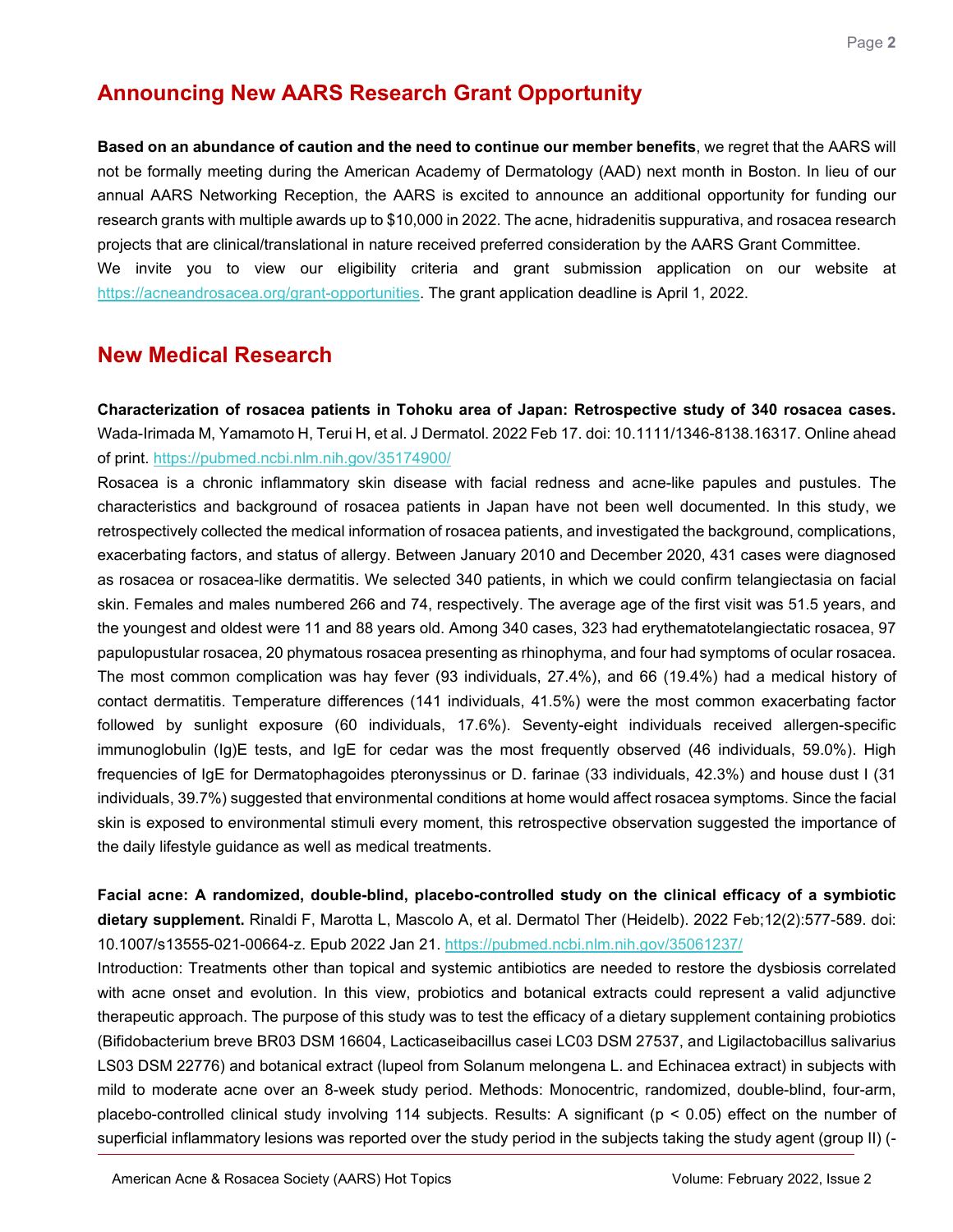56.67%), the botanical extracts (group III) (-40.00%), and the probiotics (group IV) (-38.89%) versus placebo (- 10.00%). A significant (p < 0.05) decrease in mean desquamation score, sebum secretion rate, and porphyrin mean count versus baseline was also reported, and the effect was most evident for group II. The analysis of log relative abundance after 4 and 8 weeks of treatment compared with baseline showed a significant (p < 0.01) decrease in Cutibacterium acnes and S. aureus, along with a contextually and significant (p < 0.05) increase in Staphylococcus epidermidis, especially in group II. No significant changes were reported for group I. Conclusion: The results from this study suggest that the administration of the dietary supplement under study was effective, safe, and well tolerated in subjects with mild to moderate acne and could represent a promising optional complement for the treatment of inflammatory acne as well as for control of acne-prone skin.

#### [Download Reference Document](https://files.constantcontact.com/c2fa20d1101/2bc824bd-be7d-4405-b5d3-066b26b78fd8.pdf?rdr=true)

### <span id="page-2-0"></span>**Azelaic acid loaded chitosan and HPMC based hydrogels for treatment of acne: formulation, characterization, in vitro- ex vivo evaluation.** Arpa MD, Seçen İM, Erim ÜC, et al. Pharm Dev Technol. 2022 Feb 10;1-14. doi: 10.1080/10837450.2022.2038620. Online ahead of print.<https://pubmed.ncbi.nlm.nih.gov/35112652/>

In this study, hydrogels containing azelaic acid were developed using chitosan or HPMC (1-7%) for local treatment of acne vulgaris. Physicochemical properties such as viscosity, pH and mechanical properties were evaluated. In vitro release and ex vivo permeability studies were performed using the Franz diffusion cell system. The pH of the hydrogels was highly compatible with the skin pH and varied between 4.38 and 5.84. The cumulative release percentages of the hydrogels at the end of 6 hours were 65-78%, whereas the marketed product yielded 50% drug release. According to the ex vivo permeability results, azelaic acid accumulated in the skin was found to be  $9.38 \pm$ 0.65% (marketed cream),  $19.53 \pm 1.06\%$  (K3),  $10.96 \pm 1.91\%$  (H6). The antiacne studies with Cutibacterium acnes revealed that K3 (29.45  $\pm$  0.95) and H6 (32.35  $\pm$  0.15) had higher inhibition zones compared to the marketed cream  $(24.50 \pm 0.90)$ . Additionally, the gels were found to be highly stable as a result of the stability studies for 6 months. Among the hydrogels that were prepared based on experimental findings, K3 (3% Chitosan) and H6 (6% HPMC) represented elevated in vitro release profile, higher permeability and increased antiacne activity. The findings of this research suggest that the developed hydrogels might be an alternative to the marketed product.

## <span id="page-2-1"></span>**Clinical evaluation of efficacy of intralesional platelet-rich plasma injection versus 1064 nm long-pulsed Neodymium:YAG laser in the treatment of inflammatory acne vulgaris in adolescent and post-adolescent patients: a prospective randomized split-face comparative study.** Moftah NH, Mansour AM, Ibrahim SMA. Lasers Med Sci. 2022 Jan 27. doi: 10.1007/s10103-022-03510-6. Online ahead of print. <https://pubmed.ncbi.nlm.nih.gov/35084634/>

Large numbers of local and systemic therapies are available for acne treatment. Common oral or topical retinoids, antibiotics, or keratolytics are used but sometimes are inconvenient, and side effects caused by these conventional therapies prompted a search for effective and safe treatments. This study aimed to evaluate the efficacy of intralesional platelet-rich plasma injection versus 1064 nm long-pulsed Nd:YAG laser in the treatment of moderate inflammatory acne vulgaris in both adolescents and post-adolescent patients. This split-face comparative study was carried out on thirty patients who suffered from moderate inflammatory and non-inflammatory acne vulgaris. The patients were classified into two groups: group I: adolescent (≤ 25 years) and group II: post-adolescent (< 25 years). Each group received four sessions of intralesional PRP injection on one side of the face and a long-pulsed Nd:YAG (1064 nm) laser on the other side with 2 weeks interval. Evaluation was done by blinded dermatologists using photographs and lesions counting and by patient satisfaction. Side effects were also noted. Both groups (adolescents and post-adolescent) showed a high statistically significant improvement of inflammatory as well as non-inflammatory lesions either in PRP or Nd:YAG laser-treated side with no significant difference between the two sides. The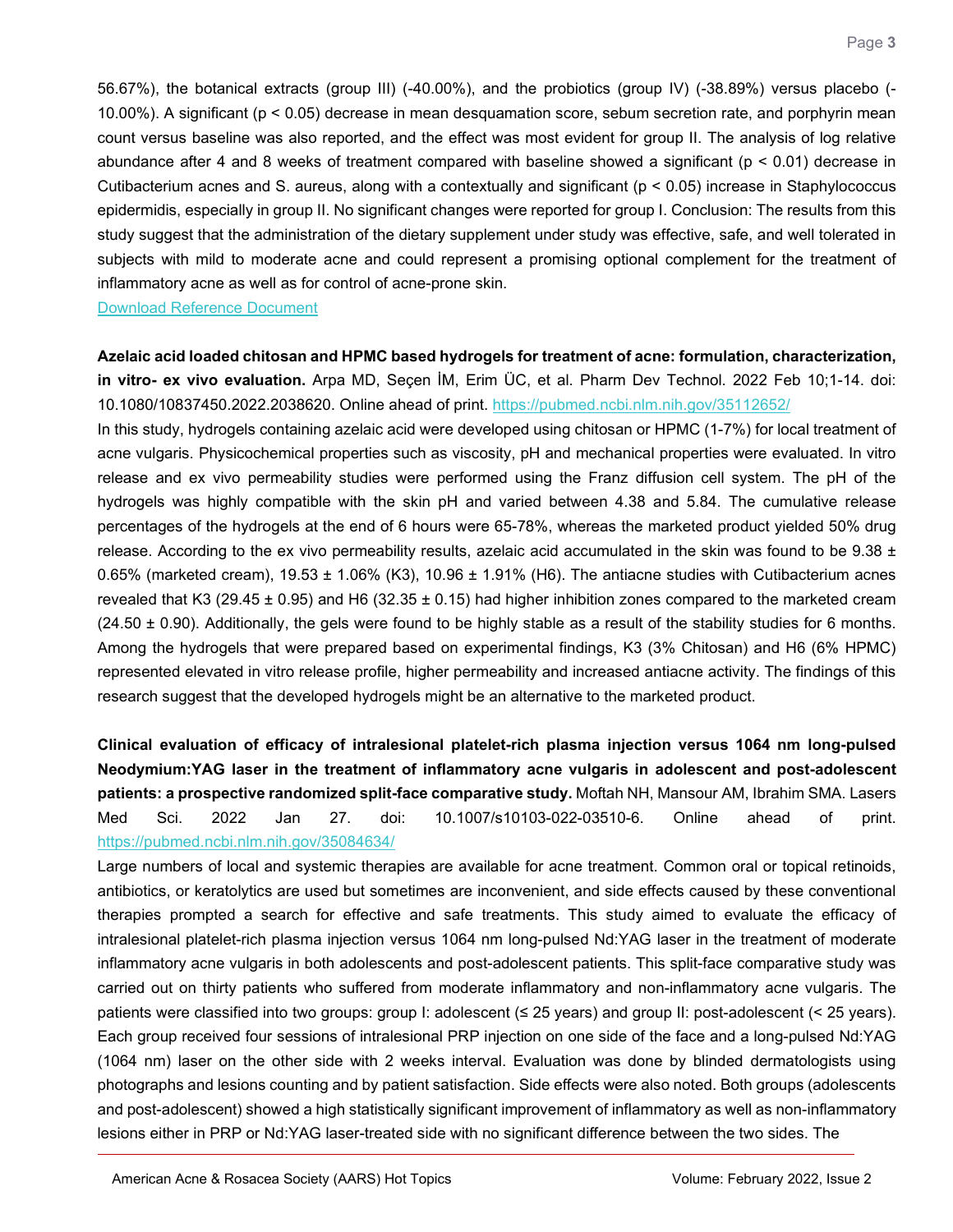intralesional PRP injection and 1064 nm long-pulsed Nd:YAG laser are safe and effective methods for controlling inflammatory as well as non-inflammatory acne vulgaris in both adolescents and post-adolescent patients. [Download Reference Document](https://files.constantcontact.com/c2fa20d1101/8f2a2718-cf65-46b4-83e3-ec1a7a5278aa.pdf?rdr=true)

<span id="page-3-0"></span>**Clinical and histological effects of topical epidermal growth factor on acne and acne scars.** Kim DH, Yang JH, Cho SI, et al. Dermatology. 2022 Jan 25;1-9. doi: 10.1159/000521294. Online ahead of print. <https://pubmed.ncbi.nlm.nih.gov/35078198/>

Background: The inflammatory lesions of acne leave scars which greatly affect patients' quality of life. Treatment options targeting both acne and acne scars are still lacking. Objectives: To evaluate the clinical efficacy of epidermal growth factor ointment (EGFO) on acne and acne scars. Methods: The study design was 12-week, prospective, splitface, single-blinded. The 36 patients with mild to moderate acne vulgaris applied EGFO on one side of the face and the vehicle ointment on the other side twice daily. The patients were assessed every 4 weeks by acne lesion and scar counts, investigator's global assessment for acne (IGA) and scar (SGA), and the ECCA scar grading scale. Biopsies were performed before and after treatment. Results: Acne and acne scars were significantly improved on EGFOtreated sides, while control sides were not. Acne lesion and scar counts were significantly reduced after 4 weeks, while IGA, SGA, and ECCA grade significantly decreased after 8 weeks. Immunohistochemistry showed decreased expression of keratin 16, NF-κB p65, IL-1α, and IL-8, and increased expression of TGF-β1, elastin, and collagen type 1, 3 after treatment. Conclusions: EGFO can be a treatment option targeting acne and acne scars.

<span id="page-3-1"></span>**Impact of IPL treatments on parameters of acne skin.** Zdrada J, Stolecka-Warzecha A, Odrzywołek W, et al. J Cosmet Dermatol. 2022 Jan 25. doi: 10.1111/jocd.14802. Online ahead of print. <https://pubmed.ncbi.nlm.nih.gov/35076990/>

Background: In the treatment of acne, skin parameters such as sebum secretion, hydration, and the content of hemoglobin and melanin are very important. The values of these parameters at the appropriate level show the maintenance of good functionality of the epidermal barrier and the impact of a given treatment procedure on the condition and physiology of the epidermis. Aims: The aim of the study was to evaluate the effectiveness of anti-acne therapy with IPL by volunteers, as well as to quantify parameters such as sebum secretion, hydration level, and the content of melanin and hemoglobin in the skin. Patients/methods: The study involved 27 volunteers with moderate acne. A series of 4 treatments was performed with intense pulse light at weekly intervals. The secretion of sebum, skin hydration, and the content of melanin and hemoglobin was measured. Results: A decrease in sebum secretion in the forehead area after light treatments was observed, the level of hydration remained the same in all areas examined, as did the levels of melanin and hemoglobin. The volunteers were asked about the satisfaction with the effects of the treatment: 100% answered that they were satisfied with the effects of the treatment to a degree of 7.8 ± 1.5. Conclusions: During anti-acne therapy, therapists usually focus only on reducing acne lesions, forgetting that proper care has a large impact on the success of dermatological therapies. It is very important to know the influence of treatment procedures on the parameters of the skin in order to choose the right care for the best treatment effect.

<span id="page-3-2"></span>**30% supramolecular salicylic acid peels effectively treats acne vulgaris and reduces facial sebum.** Zhang L, Shao X, Chen Y, et al. J Cosmet Dermatol. 2022 Jan 24. doi: 10.1111/jocd.14799. Online ahead of print. <https://pubmed.ncbi.nlm.nih.gov/35073439/>

Background: Acne is a chronic inflammatory skin disease with high incidence and recurrence. Aims: To study the efficacy of 30% supramolecular salicylic acid(SSA) in the treatment of acne, especially its effect on facial sebum secretion and the skin barrier. Methods: Chemical peeling treatment with SSA using self-contrast was performed every 2 weeks for a total of four treatments in 25 patients. VISIA photographs and skin parameter measurements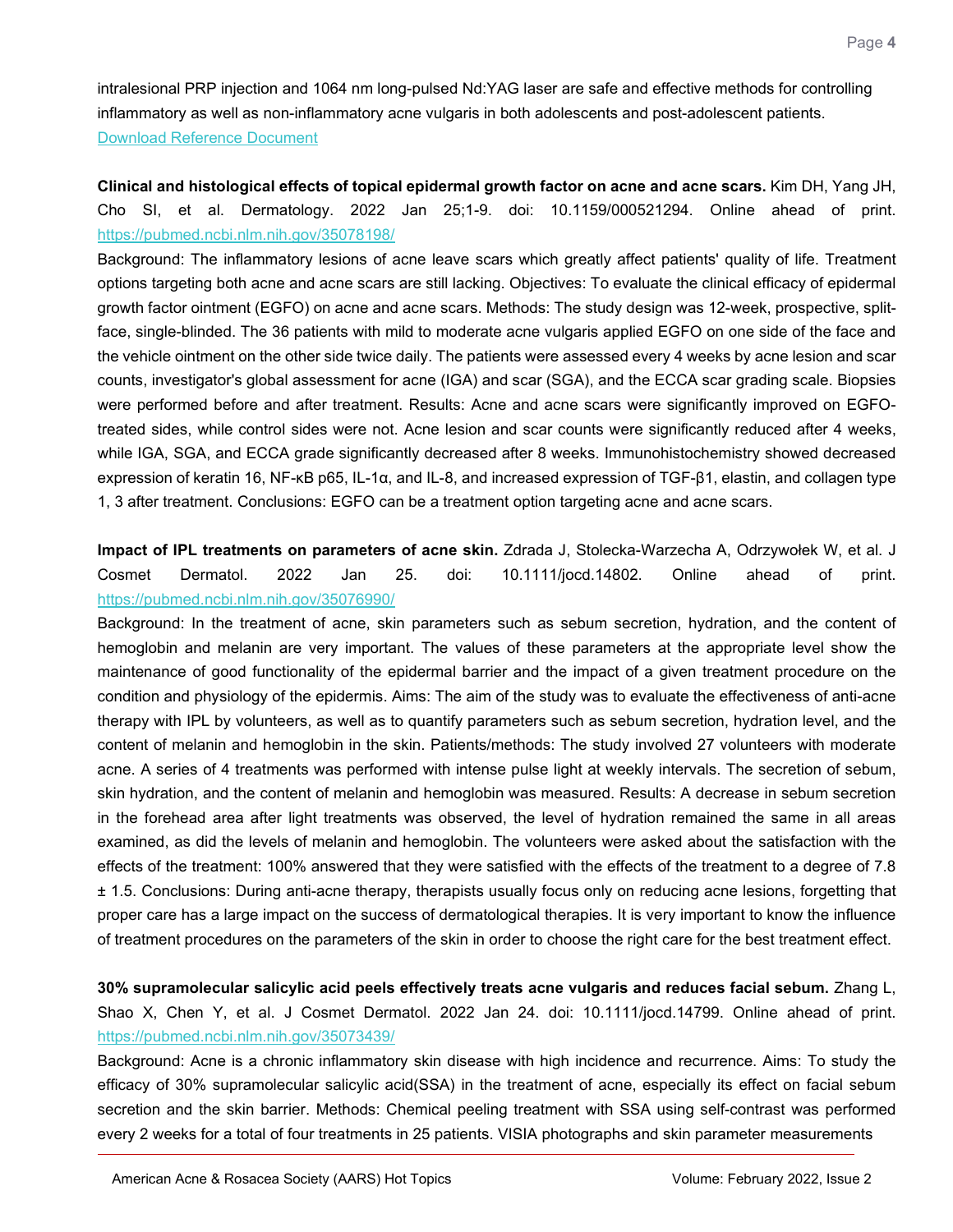were recorded at every treatment, with a 2-week follow-up after the last treatment. We performed skin biopsy and immunohistochemical staining to detect sterol response element binding proteins (SREBPs), fatty acid synthase (FAS), and cyclooxygenase 2 (COX2), which are important factors involved in the regulation of sebum metabolism. Results: The global acne grading system (GAGS) score of patients with acne decreased with 30% SSA treatment. The sebum level in the nose (p<0.001), chin (p<0.001), left cheek (p<0.05), and right cheek (p<0.05) improved significantly with increasing number of treatments. The T-zone sebum level (p<0.001) improved more than the U-zone (p<0.01). The VISIA index porphyrin score also reduced (p< 0.001). Skin hydration (p<0.001), transepidermal water loss (TEWL) (p<0.05), and pH value (p<0.01)-reflecting the skin barrier-were also improved. Immunohistochemistry showed decreased expression of SREBPs, FAS, and COX2. Conclusion: Peels with 30%SSA effectively treated acne and reduced facial sebum secretion without damaging the skin barrier. Reduction of sebum showed cumulative effect, which suggests that multiple 30%SSA chemical peels are beneficial to acne patients.

### <span id="page-4-0"></span>**Evaluation of the cumulative effect of radiofrequency microneedling and fractional erbium: Glass 1565 laser in moderate to severe acne scars in skin of color.** Sharad J. J Cosmet Dermatol. 2022 Jan 22. doi: 10.1111/jocd.14741. Online ahead of print.<https://pubmed.ncbi.nlm.nih.gov/35064639/>

Aim and objectives: Evaluation of the cumulative effect of Radiofrequency Microneedling and fractional Erbium: Glass 1565 laser in moderate to severe acne scars in skin of color. Material and methods: This retrospective study was conducted on 20 patients of skin types III -V having moderate to severe atrophic acne scars. The study was carried out over 1 year from March 2019 to March 2020. Procedure: All patients underwent 4 sessions of non-ablative Fractional Erbium: Glass 1565 laser to alternate with 4 sessions of Fractional Radiofrequency Microneedling once a month over 8 months. Results: Of the 20 patients enrolled, 18 completed treatment protocol. Two patients were withdrawn from the study because they were unable to attend follow-up treatment sessions. The subjective evaluation was performed using photographs at baseline, 8 months, and 12 months. A photographic evaluation was performed using the following numeric responses: <25%, 25-50%, 51-75%, and 76-100% difference in severity. None of the patients had worsening of their scars. The improvement in scars was statistically significant. Conclusion: The combination of Fractional Erbium: Glass 1565 laser and Fractional Radiofrequency Microneedling can be used in the treatment of acne scars in skin of color. Our protocols helped achieve significant improvement of scars.

## <span id="page-4-1"></span>**A split face comparative study using a novel triple combination therapy for the treatment of persistent post acne erythema.** Agamia N, El-Nagdy S, El-Ariny A. Dermatol Ther. 2022 Jan 20;e15327. doi: 10.1111/dth.15327. Online ahead of print.<https://pubmed.ncbi.nlm.nih.gov/35060229/>

Persistent post acne erythema (PAE) is common cosmetically unacceptable and challenging sequelae of acne lesions. Tranexamic acid (TXA) is an antifibrinolytic agent that shows a positive effect on wound healing in several studies, and it showed benefits in treating skin diseases like melasma, rosacea erythema and ultraviolet induced pigmentations. Oxymetazoline (OXZ) is a synthetic, highly selective agonist for alpha 1A-adrenoceptor. It is a potent vasoconstrictor. OXZ hydrochloride 1% cream was approved by the FDA in January 2017 as a topical treatment for persistent facial erythema in rosacea patients. Brimonidine tartrate (BMT) is highly selective α2 adrenergic receptor agonist, results in direct, potent vasoconstriction of small arterioles and veins. In 2013, brimonidine 0.33% gel was the first topical therapy to be FDA approved for the treatment of persistent facial erythema from rosacea. To evaluate the efficacy and safety of topical triple combination (TXA 5% + OXZ 1.5% + BMT 0.33%) in the treatment of PAE planned as split face comparative study. This study was conducted on 40 patients diagnosed with persistent PAE for at least 3 months, the right side of the face was treated with topical triple combination in liposomal base and was compared to the left side to which topical lipocream (placebo) was applied as a control. Our treatment plan lasted for 3 months. According to the investigator's global assessment of photographs and computerized analysis of erythema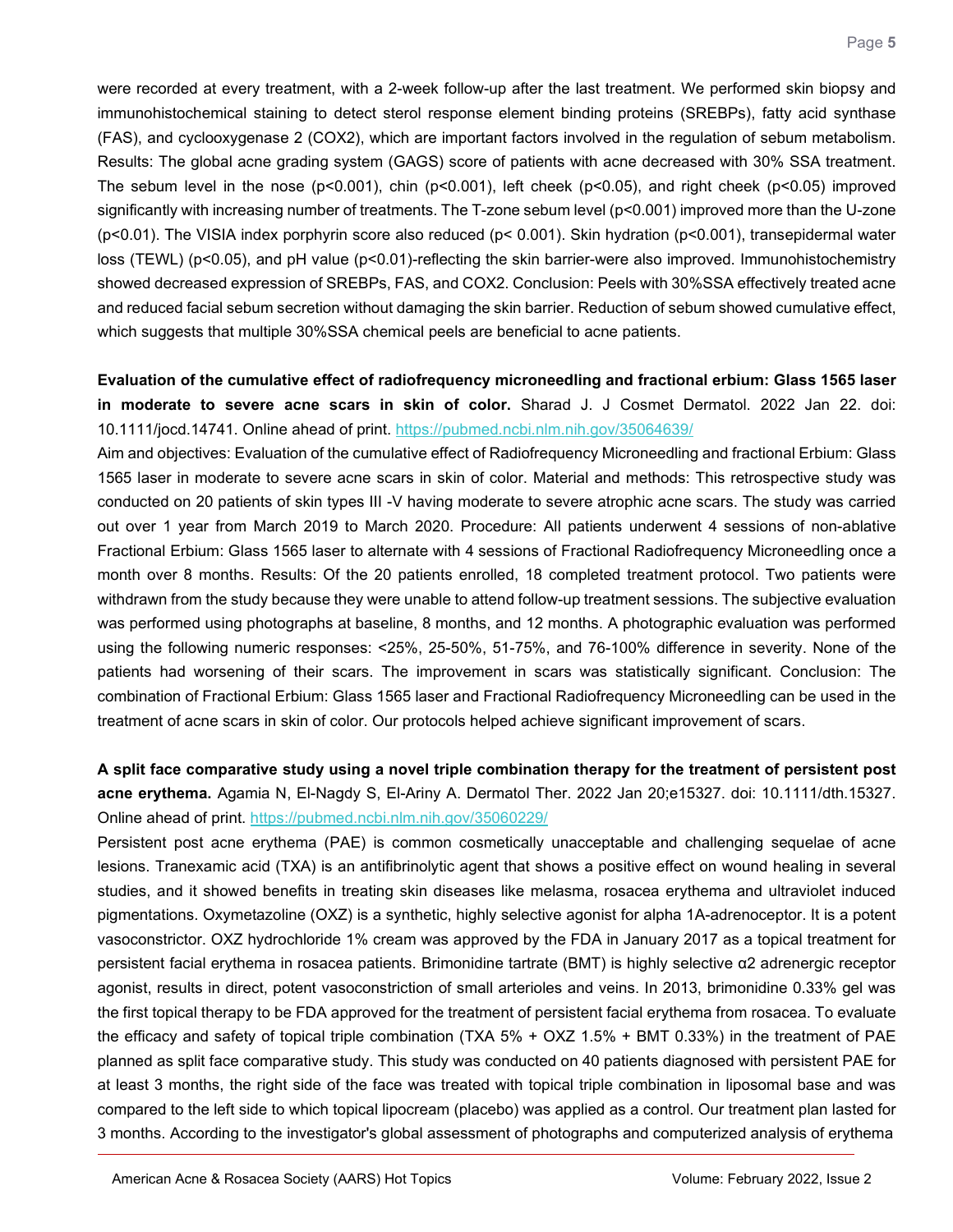using image analysis software, topical triple combination applied on the right side of face was significantly effective in diminishing PAE when compared to topical placebo left side. Topical triple combination is a safe and cost-effective treatment for PAE.

[Download Reference Document](https://files.constantcontact.com/c2fa20d1101/b5a88816-f0a1-44c6-8fd0-0219558766a3.pdf?rdr=true)

<span id="page-5-0"></span>**Real-world safety and effectiveness of adalimumab in patients with hidradenitis suppurativa: 12-week interim analysis of post-marketing surveillance in Japan.** Hayashi N, Hayama K, Takahashi K, et al. J Dermatol. 2022 Jan 17. doi: 10.1111/1346-8138.16297. Online ahead of print.<https://pubmed.ncbi.nlm.nih.gov/35040156/> Hidradenitis suppurativa (HS) is a painful chronic skin disease characterized by abscesses, nodules, and tunnels in the skin. Adalimumab, a monoclonal antibody against tumor necrosis factor-α, is approved for the treatment of HS in Europe, the USA, and Japan. This multicenter, open-label, post-marketing, observational study (ClinicalTrials.gov: NCT03894956) evaluated the safety and effectiveness of adalimumab in routine clinical practice in Japan (March 2019-May 2021). Patients with HS were treated with s.c. doses of adalimumab according to the dosage described in the package insert. The primary end-point was safety (data cut-off, December 2020). Secondary end-points assessed effectiveness, including HS Clinical Response (HiSCR), skin pain, Dermatology Life Quality Index (DLQI), and Creactive protein (CRP). Here, we report 12-week interim effectiveness results. A total of 84 eligible patients from 65 sites were enrolled; 83 patients were included in this analysis. Mean age was 42.0 years, mean body mass index was 26.9 kg/m2 , 78.3% of patients were male, 61.4% had Hurley stage III disease, 39.8% had a disease duration ≥10 years, and 7.2% had a family history of HS. The most common affected sites were the axilla (60.2%), buttocks (59.0%), and the inguinal and femoral regions (47.0%). Mean abscess and inflammatory nodule count was 13.0 (standard deviation, 12.0). Among patients with a comorbidity (57.8%), the most common were diabetes mellitus, hypertension, and chronic kidney disease. No patient reported a serious infection or any safety event of special interest. One patient died from a serious adverse event of cardiac failure unrelated to adalimumab. At week 12, 57.4% of patients achieved HiSCR, and significant reductions from baseline in skin pain, DLQI (both p < 0.0001), and CRP (p = 0.0029) were observed. These results support the administration of adalimumab as a well-tolerated and effective treatment for Japanese patients with HS in real-world clinical practice.

[Download Reference Document](https://files.constantcontact.com/c2fa20d1101/905d4e64-89f6-4ebb-a03a-a7b5cd800b20.pdf?rdr=true)

<span id="page-5-1"></span>**Effect of cognitive behavior oriented psychological intervention on the psychological status of depressed facial acne scar patients undergoing fractional photothermolysis.** Peng Y, Bai Z, Guo Y, et al. J Craniofac Surg. 2022 Jan 12. doi: 10.1097/SCS.0000000000008448. Online ahead of print. <https://pubmed.ncbi.nlm.nih.gov/35025824/>

Objective: To explore the effect of cognitive behavior oriented psychological intervention on the psychological status of depressed facial acne scar patients receiving fractional photothermolysis. Methods: The study enrolled 48 depressed facial acne scar patients who received treatment at our hospital between May 2018 and May 2021. They were randomized to the control group and the fractional photothermolysis group with 24 patients in each group using the random number table method. They received nursing intervention and cognitive behavior-oriented psychological intervention, respectively. Results: The Hamilton Anxiety and Hamilton Depression scores were lower after intervention than before intervention in both groups, and the fractional photothermolysis group had lower Hamilton Anxiety and Hamilton Depression scores than the control group (P < 0.05). The interpersonal sensitivity had hostility and phobic anxiety scores were lower after 12 weeks of treatment than before intervention in both groups, and the fractional photothermolysis group had lower interpersonal sensitivity hostility and phobic anxiety scores than the control group (P < 0.05). The H, M, V, and P scores after 12 weeks of intervention were both lower in the 2 groups than those before intervention. The humanistic care quality of service nursing care and health education scores were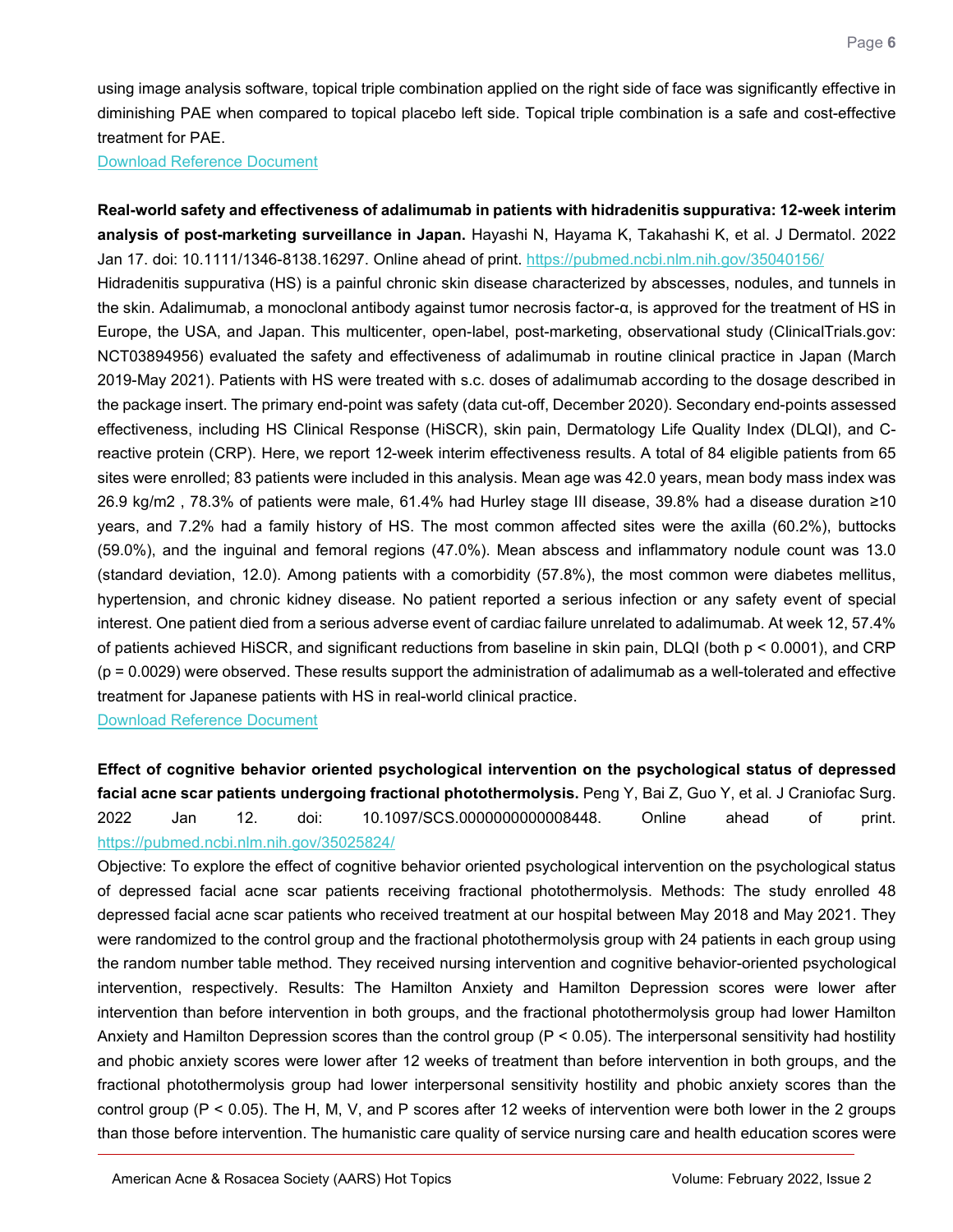lower after intervention before intervention in both groups and the fractional photothermolysis group had significantly lower humanistic care quality of service nursing care and health education scores than the control group (P < 0.05). Conclusions: Cognitive behavior-oriented psychological intervention can effectively improve the psychological status and psychological health of depressed facial acne scar patients receiving fractional photothermolysis.

<span id="page-6-0"></span>**Insights from a Box-Behnken optimization study of microemulsions with salicylic acid for acne therapy.** Anicescu MC, Dinu-Pîrvu CE, Talianu MT, et al. Pharmaceutics. 2022 Jan 12;14(1):174. doi: 10.3390/pharmaceutics14010174.<https://pubmed.ncbi.nlm.nih.gov/35057071/>

The present study brings to attention a method to develop salicylic acid-based oil in water (O/W) microemulsions using a tensioactive system based on Tween 80, lecithin, and propylene glycol (PG), enriched with a vegetable oat oil phase and hyaluronic acid. The systems were physically characterized and the Quality by design approach was applied to optimize the attributes of microemulsions using Box-Behnken modeling, combined with response surface methodology. For this purpose, a 33 fractional factorial design was selected. The effect of independent variables namely X1: Tween 80/PG (%), X2: Lecithin (%), X3: Oil phase (%) was analyzed considering their impact upon the internal structure and evaluated parameters chosen as dependent factors: viscosity, mean droplet size, and work of adhesion. A high viscosity, a low droplet size, an adequate wettability-with a reduced mechanical work-and clarity were considered as desirable for the optimal systems. It was found that the optimal microemulsion which complied with the established conditions was based on: Tween 80/PG 40%, lecithin 0.3%, oat oil 2%, salicylic acid 0.5%, hyaluronic acid 1%, and water 56.2%. The response surface methodology was considered an appropriate tool to explain the impact of formulation factors on the physical properties of microemulsions, offering a complex pattern in the assessment of stability and quality attributes for the optimized formulation.

[Download Reference Document](https://files.constantcontact.com/c2fa20d1101/c02768d6-9854-4092-a164-8e7c94222a75.pdf?rdr=true)

<span id="page-6-1"></span>**Intense pulsed light versus benzoyl peroxide.** Al Abdullah MJ, Mahdi YG. J Popul Ther Clin Pharmacol. 2022 Jan 10;28(2):e54-e61. doi: 10.47750/jptcp.2022.856. eCollection 2022.<https://pubmed.ncbi.nlm.nih.gov/35044116/> The intense pulsed light (IPL) therapy has three mechanisms of action in acne vulgaris: photochemical, photoimmunological, and photothermal. In this clinical trial, 47 patients with facial inflammatory acne lesions, ages ranging from 15 to 40 years, were enrolled. Patients were categorized into two groups: (a) 20 patients in Group A treated with IPL for 3 sessions, 3 weeks apart, (b) and 27 patients in Group B treated with benzoyl peroxide (BPO) 2.5% gel daily at night for 9 weeks. Follow up was done at 3 weeks after the end of treatment. The effect of treatment was evaluated objectively according to total lesion counting and digital photographic assessment and subjectively according to the patients' satisfaction. IPL is an effective and well-tolerated method for the treatment of inflammatory facial acne like BPO. Therefore, the IPL can be used as a standard therapy for inflammatory acne vulgaris.

<span id="page-6-2"></span>**Clinical features of acne in primary care patients assessed through teledermatology.** Giavina-Bianchi M, Azevedo MFD, Cordioli E. J Prim Care Community Health. Jan-Dec 2022;13:21501319221074117. doi: 10.1177/21501319221074117.<https://pubmed.ncbi.nlm.nih.gov/35098785/>

Introduction/objectives: Acne is present in about 90% of teenagers and 12% to 14% of adults. Face and trunk are the most affected areas. Lesions can result in postinflammatory hyperpigmentation and scarring, leading to reduced quality of life. Asynchronous teledermatology has been increasingly used around the world, facilitating patient access to dermatologists. Our objectives were to assess: (1) clinical features of acne patients according to gender, age, severity, site of lesions, excoriation, postinflammatory hyperpigmentation (PIH), and atrophic scar (AS) and (2) how many referrals to in-person consultations with dermatologists could be avoided using asynchronous teledermatology in primary care attention? Methods: We analyzed images, demographic and clinical data of 2459 acne patients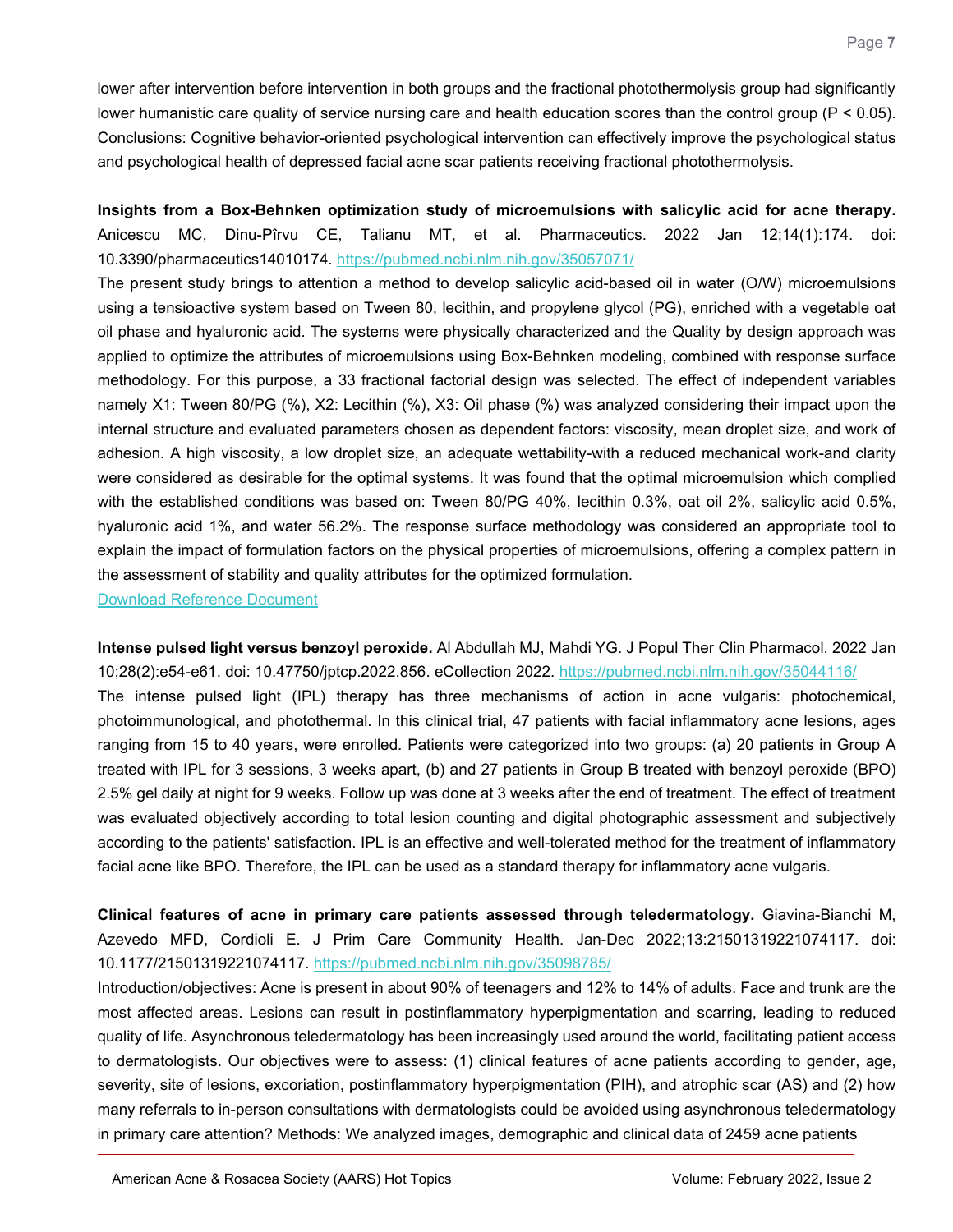assisted by teledermatology, with the aim to confirm the diagnoses, to classify acne severity according to grades I to IV, and to search for the presence of postinflammatory hyperpigmentation, atrophic scars, and/or excoriated acne (EA). We compared the clinical and biological data, looking for associations among them. Results: Acne severity and age were associated with the most common sequels: postinflammatory hyperpigmentation (mainly on the trunk and in females, P < .0001) and atrophic scars (mainly on the face and in males, P < .0001). We also observed different frequencies according to age and sex: 13 to 24 years in males (P = .0023); and <12 (P = .0023) and 25 to 64 years old (P <.0001) for females; 68% of the patients had no need for in-person dermatologists' referral, being kept at primary care attention with proper diagnosis and treatment. Conclusion: Clinical features of acne and its sequels differ according to gender, age, site, and severity. The new findings of PIH associated with women and AS, with men, may help offer a more personalized management to patients. Teledermatology was suitable for the majority of the acne cases in primary care.

[Download Reference Document](https://files.constantcontact.com/c2fa20d1101/c76d7213-4efd-495f-b31c-ae7e879a4c12.pdf?rdr=true)

## **Clinical Reviews**

<span id="page-7-0"></span>**Advances in molecular pathogenesis of hidradenitis suppurativa: Dysregulated keratins and ECM signaling.** Kashyap MP, Khan J, Sinha R, et al. Semin Cell Dev Biol. 2022 Feb 4;S1084-9521(22)00014-3. doi: 10.1016/j.semcdb.2022.01.006. Online ahead of print.<https://pubmed.ncbi.nlm.nih.gov/35131152/>

Hidradenitis suppurativa (HS) is characterized by deep-seated, highly inflamed, and painful lumps/abscesses, fistulae, and sinus tracts that grow extensively deep in the dermis and are highly immunogenic in nature. In about one-third of the HS patients there is strong evidence for the role of γ-secretase mutations along with dysregulated Notch signaling. However, the contribution of dysregulated Notch signaling in HS pathogenesis in relation to hair follicle alterations and hyper-activation of the immune system remains undefined. A genome-wide association study (GWAS), proteomic data and functional investigations of identified sequence variants in HS pathology are not fully revealing. The disease initiation or progression may involve bacterial infection besides intrinsic functional defects in keratinocytes, which may be key to further exacerbate immune cell infiltration and cytokine production in and around the lesional tissue. The absence of a suitable animal model that could fully recapitulate the pathogenesis of HS is a major impediment for proper understanding the underlying mechanisms and development of effective treatments. The presence of extracellular matrix (ECM) degradation products along with dysregulation in keratinocytes and, dermal fibroblasts ultimately affect immune regulation and are various components of HS pathogenesis. Bacterial infection further exacerbates the complexity of the disease progression. While anti-TNFα therapy shows partial efficacy, treatment to cure HS is absent. Multiple clinical trials targeting various cytokines, complement C5a and ECM products are in progress. This review provides state-of-the-art information on these aspects with a focus on dysregulated keratinocyte and immune cells; and role of ECM, and Keratin functions in this regard.

<span id="page-7-1"></span>**A systematic review of evaluating the efficacy of acne scar treatment by fractional laser with or without using adjunctive treatments.** Ghazzawi R, Hamadah O. J Cosmet Laser Ther. 2022 Feb 2;1-8. doi: 10.1080/14764172.2022.2033785. Online ahead of print. https://pubmed.ncbi.nlm.nih.gov/35109741/

Fractional laser (FL) resurfacing has proved its effectiveness in acne scars treatments. To evaluate the efficacy of Fractional laser systems for treatment of acne scars as a monotherapy, and as adjunctive therapy with other treatment types. A systematic literature review was performed by searching the electronic databases PubMed, Google Scholar, and Embase. Fractional laser has proven therapeutic efficacy of over 26% in treating acne scars, with minor and transient side effects, and well-tolerant pain. The application of PRP not only accelerated recovery and reduced adverse events, but also enhanced localized collagen neogenesis and redistribution. The addition of surgical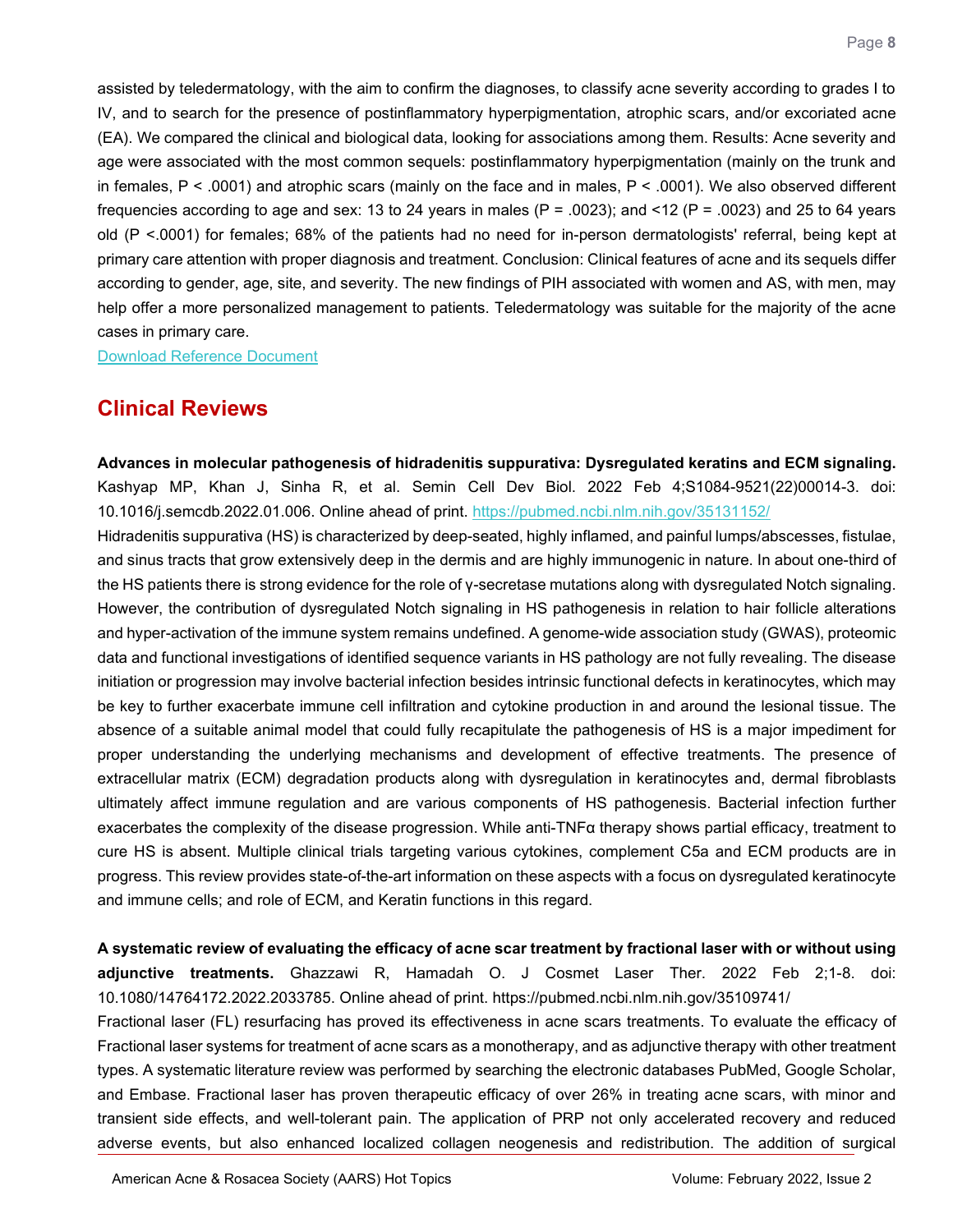treatments to Fractional Laser Systemes (FLS) therapy delivers the best treatment results for Icepick scars. Fractional laser is an effective tool for treating acne scars. The degree of effectiveness varies according to the laser parameters, the number of treatment sessions, skin photo type, the severity and the type of scars. The application of Platelet-Rich Plasma (PRP) and Fractional Radiofrequency Microneedle (FRM) in addition to the FL treatment improves the therapeutic efficacy and reduces the appearance of Post Inflammatory Hyper-Pigmentation (PIH), and is the ideal treatment for dark-skinned patients. FL therapy along with surgical methods such as subsicion and punch techniques provided the best improvements for deep scars.

<span id="page-8-0"></span>**Rosacea management: A comprehensive review.** Sharma A, Kroumpouzos G, Kassir M, et al. J Cosmet Dermatol. 2022 Feb 1. doi: 10.1111/jocd.14816. Online ahead of print. https://pubmed.ncbi.nlm.nih.gov/35104917/

Rosacea is a chronic cutaneous disorder affecting primarily the face, characterized by erythema, transient or persistent, telangiectasia, and inflammatory lesions including papulo-pustules and swelling. The essential component of the disease is the persistent erythema of facial skin. Episodes of flushing (acute-subacute intermittent vasodilation) are common. Swelling and erythema of the nose along with dilatation of the pilosebaceous poral orifices, known as rhinophyma, can be noted in chronic cases. Rosacea affects up to 10% of the world population and is especially noted in fair-skinned individuals aged 35-50. Women are affected more often than men. Several treatment modalities including topical medications, systemic drugs, lasers, and light-based therapies have been used for the management of rosacea with variable results. Topical medications such as azelaic acid, metronidazole, and sulfacetamide/sulfur, oral antibiotics such as tetracyclines, and oral retinoids alone or, most commonly, in combination form the mainstay of treatment. Light therapies such as intense pulsed light and pulsed dye laser are best used for the erythematotelangiectatic type. Topical brimonidine, oxymetazoline, ivermectin, tacrolimus, pimecrolimus, low-dose modifiedrelease tetracyclines and botulinum toxin are the new additions to the therapeutic armamentarium. This article provides a comprehensive review of the various therapies used for rosacea.

<span id="page-8-1"></span>**Adult female acne: Clinical and therapeutic particularities.** Branisteanu DE, Toader MP, Porumb EA, et al. Exp Ther Med. 2022 Feb;23(2):151. doi: 10.3892/etm.2021.11074. Epub 2021 Dec 16. <https://pubmed.ncbi.nlm.nih.gov/35069832/>

Acne is a chronic inflammatory condition affecting the pilosebaceous unit that was traditionally viewed as a disease of the adolescence. However, over the past several years, an increasing number of adult women have been reported to suffer from this condition. The prevalence of adult female acne ranges between 12 and 54%. Two clinical types can be distinguished in this population, a 'retentional' and an 'inflammatory' type, which usually tend to overlap. In terms of evolution, three main subtypes can be identified: Persistent acne, which is the most frequent subtype, lateonset acne and recurrent acne. This type of acne is mainly mild-to-moderate in severity and may be refractory to conventional treatment. The etiopathogenesis is complex and has yet to be fully elucidated. It appears to involve an interaction among genetic predisposition, hormonal factors, and chronic activation of the innate immune system overlapping with external factors, such as daily stress, Western-type diet, use of tobacco and cosmetics. The treatment may be challenging and a holistic approach is required, with special attention to the individual needs and particularities of adult women. Both topical and systemic treatments are available, with hormonal therapies being of special value in this population. The aim of the present article was to provide up-to-date, evidence-based information on the clinical presentation, etiopathogenesis and treatment of adult female acne.

[Download Reference Document](https://files.constantcontact.com/c2fa20d1101/954405e7-9f6b-460c-b9dc-0fef94cd4d56.pdf?rdr=true)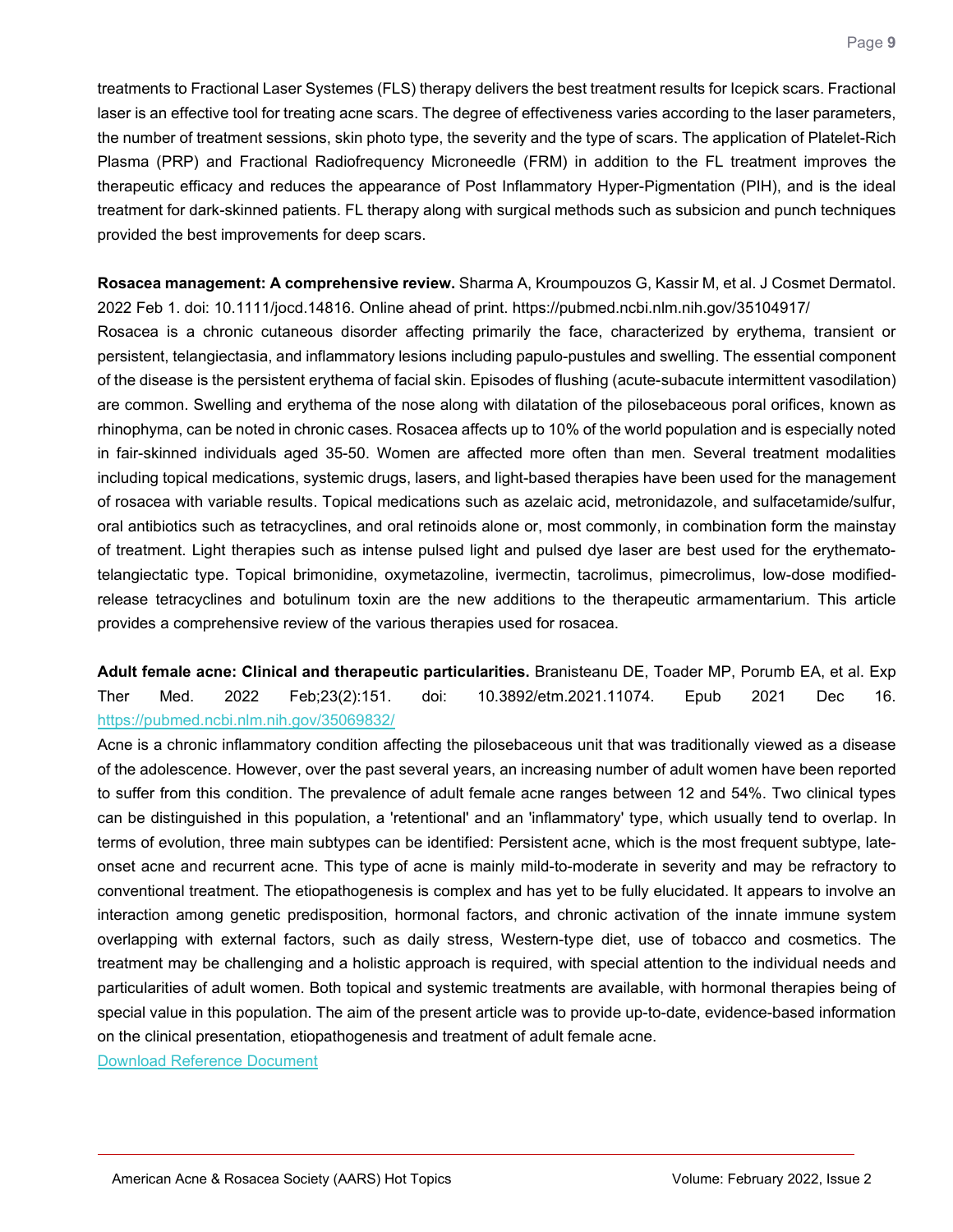<span id="page-9-0"></span>**Efficacy and toxicity of classical immunosuppressants, retinoids and biologics in hidradenitis suppurativa.** Das K, Daveluy S, Kroumpouzos G, et al. J Clin Med. 2022 Jan 27;11(3):670. doi: 10.3390/jcm11030670. <https://pubmed.ncbi.nlm.nih.gov/35160122/>

Hidradenitis suppurativa (HS) is a chronic inflammatory disorder of the apocrine glands characterized by recurrent episodes. Although several therapies exist, none is completely curative. Several immunosuppressives have been studied with encouraging results and targeted approaches. In this review, we highlight the various immunosuppressives used in this condition along with their salient features to enable physicians to choose the correct therapy for their patients. The search of the peer-reviewed literature included clinical trials, scientific reviews, case series, case reports, and guidelines. The literature was identified from electronic databases (MEDLINE and PubMed) through November 2021; additional articles were included from the references of the identified articles.

[Download Reference Document](https://files.constantcontact.com/c2fa20d1101/1d10a67d-681c-40b5-abe7-6c9e435fcaaa.pdf?rdr=true)

<span id="page-9-1"></span>**Post-acne erythema treatment: A systematic review of the literature.** Kalantari Y, Dadkhahfar S, Etesami I. J Cosmet Dermatol. 2022 Jan 25. doi: 10.1111/jocd.14804. Online ahead of print. <https://pubmed.ncbi.nlm.nih.gov/35076997/>

Post-acne erythema (PAE) is a common sequela of acne inflammation, and it refers to telangiectasia and erythematous lesions remaining after the acne treatment. Although some PAE lesions may improve over time, persisting PAE might be esthetically undesirable for patients. The efficacy of various treatment options for PAE has been investigated in many studies but there exists no gold standard treatment modality. In this study, we aimed to give a systematic literature review on various treatment options for PAE, the advantage of each modality, and compare their efficacy, safety, and feasibility. By using the selected keywords, we carried out a systematic search for articles published from the inception to 28 April 2021 in PubMed/Medline and Embase databases. Of the 5796 initially retrieved articles, 18 of them were fully eligible to be enrolled in our study. In this study, we found that light and laserbased devices were the most frequently used treatments for PAE. Generally, pulsed-dye lasers were the most commonly used laser devices for PAE. Neodymium:yttrium aluminum-garnet lasers were the second most commonly used modalities in treating PAE. Topical treatments such as oxymetazoline, tranexamic acid, and brimonidine tartrate are promising treatments in reducing PAE lesions. In our study, no severe side effects were found. In conclusion, both laser devices and topical agents seem to be effective for PAE lesions; however, further randomized clinical trials are needed in this field.

<span id="page-9-2"></span>**Efficacy comparison of pulsed dye laser vs. microsecond 1064-nm neodymium:yttrium-aluminum-garnet laser in the treatment of rosacea: A meta-analysis.** Li Y, Wang R. Front Med (Lausanne). 2022 Jan 20;8:798294. doi: 10.3389/fmed.2021.798294. eCollection 2021.<https://pubmed.ncbi.nlm.nih.gov/35127754/>

Purpose: The advantage of pulsed dye laser (PDL) for the treatment of rosacea is not yet clear. This meta-analysis compared the curative effect of PDL to neodymium:yttrium-aluminum-garnet (Nd:YAG) laser for the treatment of rosacea. Methods: The PubMed, Embase, and Cochrane Library databases were searched for clinical studies on the efficacy of PDL for the treatment of rosacea through October 13, 2021, and heterogeneity tests among studies were evaluated. Meta-analysis was conducted to combine the effects of physicians' clinical assessments, patient global assessment, erythema index, and visual analog scale. Results: A total of 326 articles were obtained from three databases and ten articles were finally included. The clinical improvements of >50% clearance of up to 68.6% in the PDL group and 71.4% in the control group, and the subjective satisfaction rate of patients in the PDL group of 88.6% compared to 91.4% in the Nd:YAG group, but there were no significant differences in the rates of patients with rosacea with clinical improvement (>50% clearance) (relative risk  $[RR] = 0.94$ , 95% confidence interval [CI]: 0.75-1.17, P = 0.578) or patient subjective satisfaction rate (RR = 0.96, 95% CI: 0.70-1.33, P = 0.808) between PDL and Nd:YAG